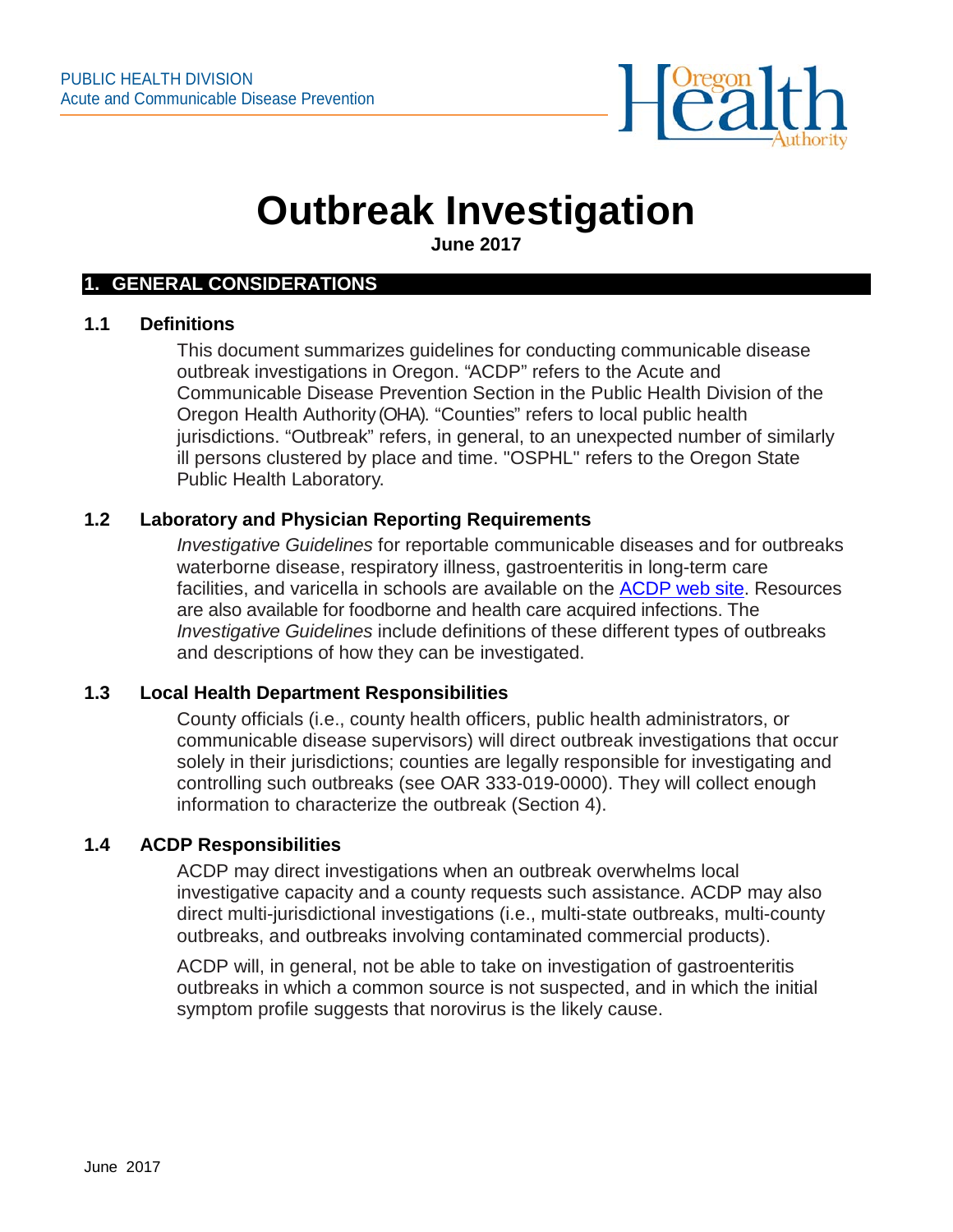# **2. COUNTY INVESTIGATIVE ACTIVITIES**

## **2.1 Outbreaks in Jurisdictions**

Investigate outbreaks in their jurisdictions and support multi-jurisdictional investigations that involve their county.

Start investigating confirmed outbreaks and contact ACDP for an outbreak number within 24 hours of receiving the initial report.

Collect clinical specimens until the etiologic agent is laboratory-confirmed with ≥2 positive specimens or until ≥4 specimens are negative.

Because it takes at least two positives to confirm the microbial cause of a gastroenteritis outbreak, OSPHL will not test single fecal specimens.

## **2.2 Control Measures**

Implement appropriate control measures as soon as possible (e.g., addressing time/temperature violations, excluding infected food handlers, closing a school, and so on). Document control measures on standardized reports, if available, and enter data from these reports in the appropriate ACDP database. Describe control measures in the final outbreak report if a standardized report is not available.[†](#page-1-1)

# **2.3 Active Case Finding**

Conduct active case finding and use a standardized questionnaire for data collection when investigating common-source outbreaks. Templates are available from ACDP that facilitate rapid questionnaire design, data entry, and analysis. [‡](#page-1-2)

# **2.4 Enter Data**

Use a *Gastroenteritis* or *Respiratory Case Log* when appropriate. Enter data in the ACDP "Outbreaks Database," and use tools included in this database to get basic descriptive epidemiology, including an epidemic curve (i.e., cases by onset time and date).

Enter preliminary data from gastroenteritis outbreak investigations into the ACDP "Outbreaks Database" within 5 working days of receiving the initial report. Preliminary data are the date of first illness (at the time of the initial report), suspected primary mode of transmission, the exposure site, and the total number of cases (at the time of the initial report).

i<br>I

<span id="page-1-0"></span><sup>\*</sup> On evenings and weekends call 971-673-1111 and ask the answering service to page the on-call epidemiologist.

See Final Outbreak Reports, below, for a complete description of what is required.

<span id="page-1-2"></span><span id="page-1-1"></span><sup>‡</sup> Templates and ACDP databases are available via Citrix through the "Directory of Useful Databases for Epidemiologists" (DUDE).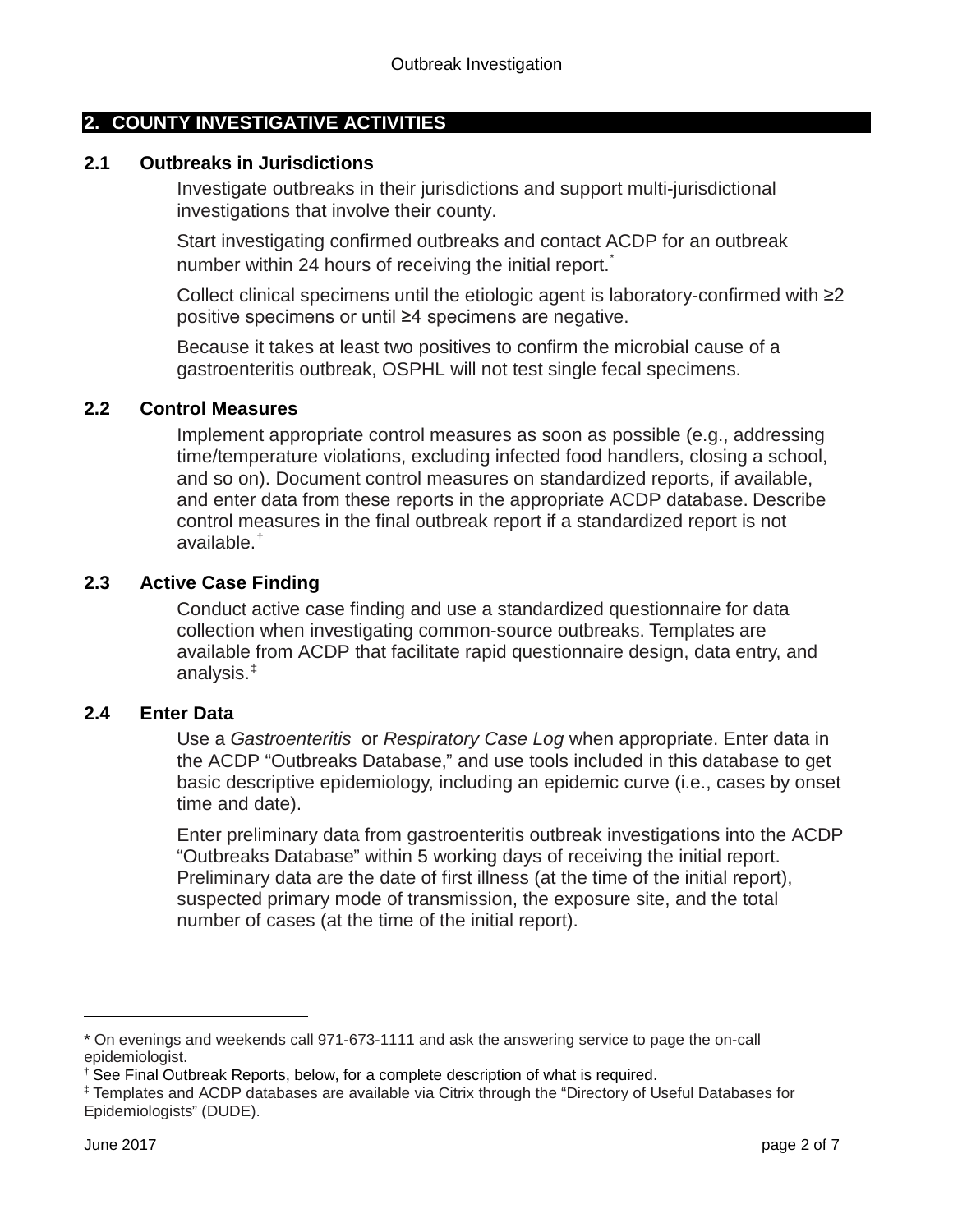# **2.5 Final Outbreak Reports**

Enter final outbreak reports in the ACDP "Outbreaks Database" within 30 working days of the onset date of the last case (exceptions: 2 incubation periods for varicella, mumps, and pertussis outbreaks), unless arrangements have been made for an ACDP staff member to do this.

# **2.6 Outbreak Investigation Tools**

Complete and submit an *ACDP Outbreak Investigation Evaluation Tool* (attached), if desired, within 30 working days of receiving the final report from ACDP.

# **3. ACDP INVESTIGATIVE ACTIVITIES**

#### **3.1 Investigation**

ACDP will lead investigation of outbreaks in state-run facilities (e.g., correctional facilities, the state psychiatric hospitals, etc.) and multi-state outbreaks.

ACDP may lead investigation of outbreaks involving residents of more than one county in the following situations:

- Outbreaks in which there is felt to be likely state or national public health impact;
- OHA coordination is felt to be important for effective response; or
- Statewide media interest is expected.

In certain circumstances and as resources permit, ACDP may also lead investigations of single-county outbreaks when the local health authority requests that ACDP do so. ACDP will assume the lead for such investigation if, in ACDP's estimation, investigation has the potential to limit illness or death, or there is the potential for useful additions to the public health knowledge base. (Exception: ACDP cannot assume the lead or provide epi support for routine investigations of gastroenteritis consistent with norovirus infection where findings are not consistent with a common-source exposure.) See outbreaks algorithm and Outbreak Investigation Evaluation Tool.

## **3.2 Communication**

ACDP will return calls or e-mail messages regarding outbreaks within four hours and no later than close-of-business the day they are received and will promptly assign an outbreak number and a single point-of-contact ("lead") ACDP epidemiologist for all outbreaks in which ACDP will be involved.

# **3.3 Guidance and Tools**

ACDP will provide guidance for and assistance with collecting clinical or environmental specimens and recommend and help implement appropriate control measures. When an investigation includes food product trace-back, ACDP will coordinate activities with appropriate agencies and inform counties of the trace-back results as information becomes available.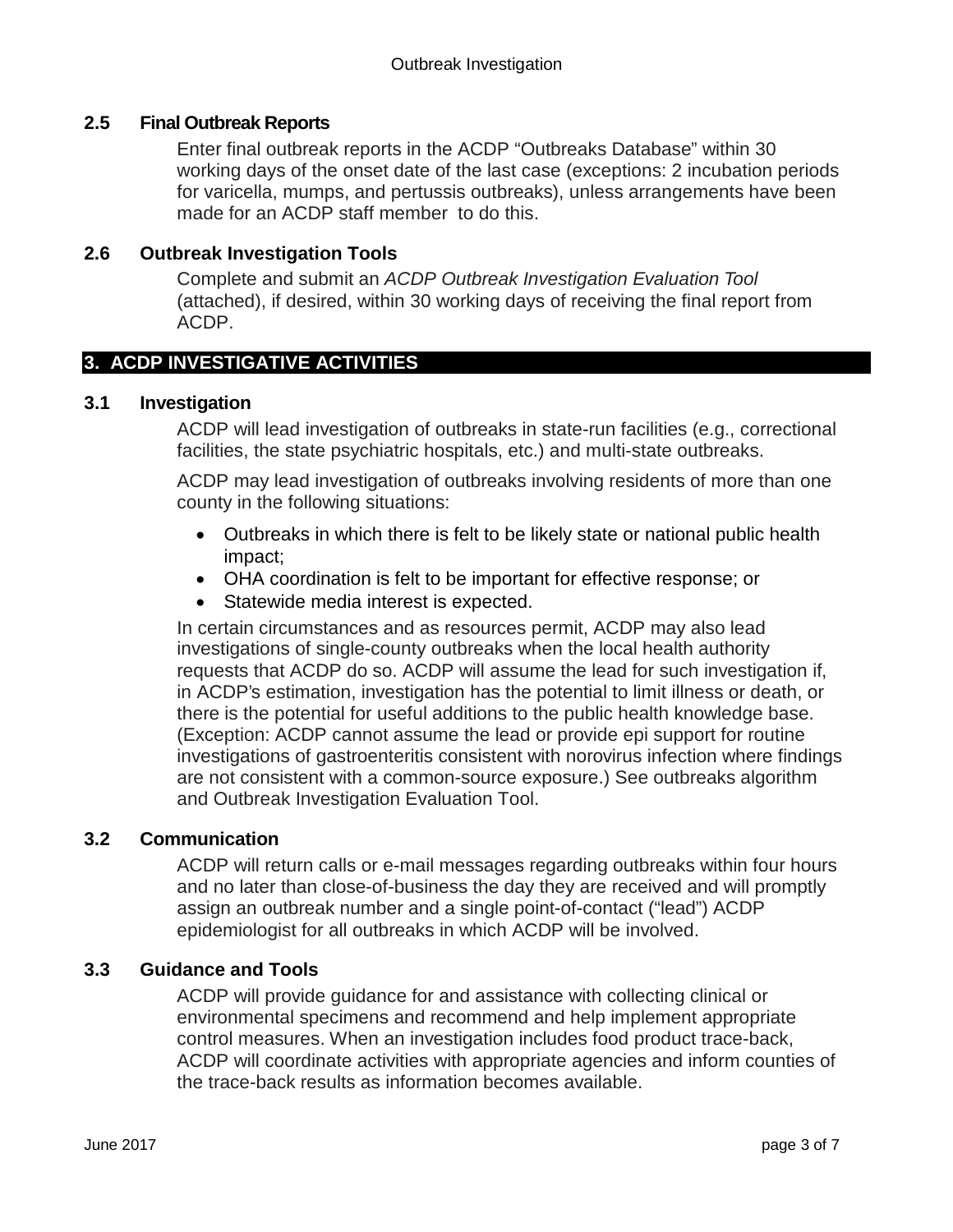ACDP will provide questionnaire templates to use in a variety of settings or construct questionnaires for event-centered outbreaks (e.g., restaurant meals, catered events) upon request.

# **3.4 Data Management and Analysis**

ACDP will enter and analyze outbreak data when managing an outbreak for a county or when otherwise requested to do so by a county that has used ACDP templates. Data analysis will be completed as soon as possible and no later than 3 working days after data collection is finished.

ACDP will transmit preliminary and final data from gastroenteritis outbreak investigations to the National Outbreak Reporting System (NORS).

ACDP will review outbreak data entered by the counties in the ACDP "Outbreaks Database" and send back a final version of an outbreak summary submitted by a county no more than 30 working days after the county submits it.

ACDP will maintain the ACDP "Outbreaks Database".

# **4. DESCRIPTIVE EPIDEMIOLOGY**

# **4.1 Characterize the Outbreak**

This is done by systematically collecting enough data to answer the following questions:

- Is this really an outbreak?
- How many people were affected?
- How were these people affected?
- What is the infectious agent?
- How was the infectious agent transmitted?
- When did the outbreak start?
- When did it stop?
- How many people were exposed?
- What environmental or other factors contributed to the outbreak?

## **4.2 Outbreak Confirmation**

Confirm the outbreak by verifying medical diagnoses or laboratory reports, talking to ill persons, verifying the exposure or event and collecting other data that lead to an understanding of the outbreak beyond what is first reported. Remember that not all initial reports of outbreaks are really outbreaks. Consultation with the county public health officer and public health administrator prior to proceeding with an investigation is strongly recommended.

# **4.3 Case Investigation**

• **Develop a case definition**. Case definitions typically refer to characteristics of person, place, and time (e.g., resident of Nursing Home A with vomiting or diarrhea starting on or after 12-31-20xx).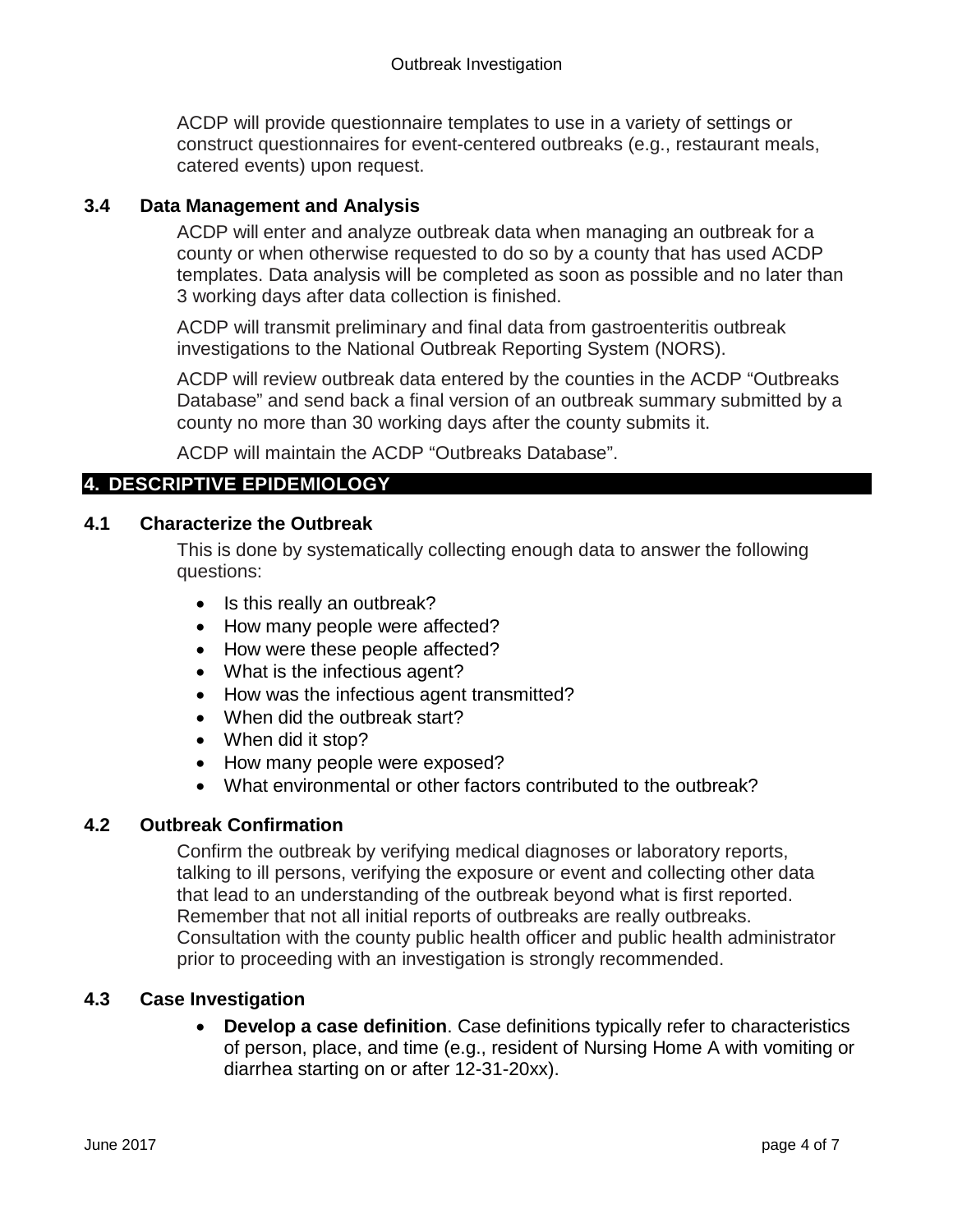- **Conduct case finding** by talking to reported cases, reviewing medical records, and, when appropriate, contacting others who were potentially exposed (e.g., credit card users at a restaurant).
- **Characterize the cases** and their illnesses through systematic data collection using standardized data collection instruments (e.g., questionnaires or case logs) which include, at a minimum, demographics (e.g., age, sex, classroom, room number), onset date and time, signs and symptoms, illness durations, and measures of severity (e.g., MD visits, hospitalizations, deaths). For gastroenteritis outbreaks without "red flags" for more serious infections (e.g., bloody diarrhea, high fever, hemolytic uremic syndrome, hospitalizations, deaths) and in which the tempo of onset is not consistent with a commonsource exposure, a complete line list, including demographics, date and time of onset, symptoms, signs, medical encounters and other indicators of severity need only be collected for ten ill persons. (Clearly, fewer is fine if fewer than ten people become ill.)
- **Assess the mode(s) of transmission** using an epidemic curve (i.e., cases by date, and, as necessary, time of onset) to distinguish point-source foodborne outbreaks from those with microbes spread from person to person. Use the "epi curve" to see when the outbreak started and stopped.
- **Collect enough clinical specimens** to confirm the outbreak with ≥2 positive specimens or until ≥4 specimens are negative. Because it takes at least two positives to confirm the microbial cause of a gastroenteritis outbreak, OSPHL will not test single fecal specimens. Specimens submitted to OSPHL must be accompanied by the appropriate submission forms and the assigned outbreak number. Sending specimens in batches may be requested by OSPHL for certain types of outbreaks. Stool and respiratory specimen collection kits can be ordered from OSPHL (503-693-4100).
- **Evaluate the physical environment** whenever the setting of the outbreak is known. Environmental health specialists often take the lead during this component of the investigation. Evaluate food handlers for illness. Evaluate practices related to storing, cooking, and holding food, as well as environmental cleaning and food worker hygiene. Collect environmental samples if indicated; consult with ACDP epidemiologist about testing.

# **5. BASIC ANALYTIC EPIDEMIOLOGY**

If a common source is suspected, try to identify it. If this is a foodborne outbreak, for example, which foods were contaminated? Identify potential exposures and develop tools (usually questionnaires) to assess their association, if any, with illness. Sampling strategies, questionnaire design, data entry and analytic methods, etc., must be well thought out and coordinated. Consultation with ACDP during this process is strongly recommended. If a county finalizes a questionnaire without consulting with ACDP, the county is responsible for data entry and analysis.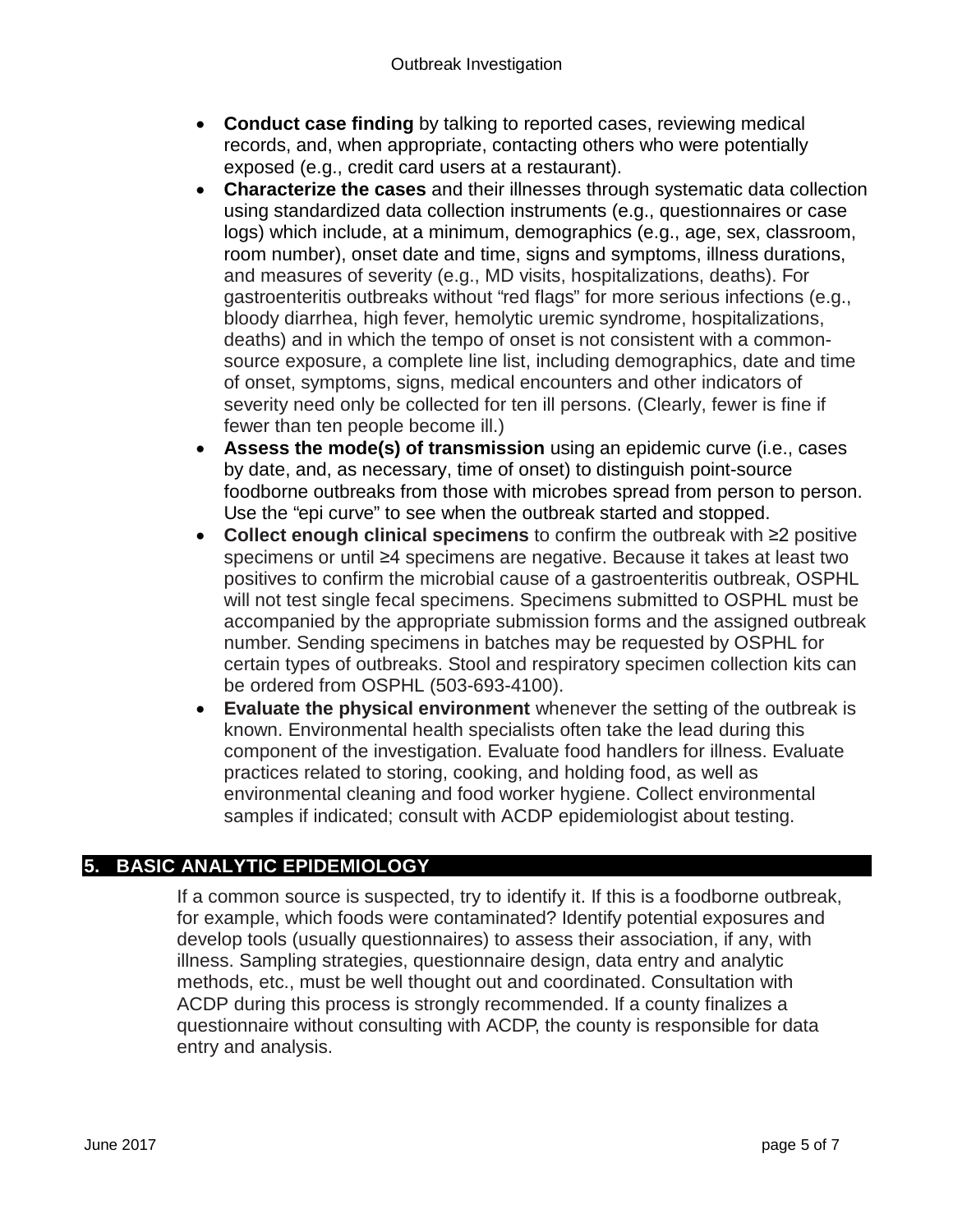# **6. CONTROL MEASURES AND FOLLOW-UP 4**

Correct deficiencies as they are identified. Remove any identified sources of contagion (e.g., sick food worker, contaminated food, etc.). Review institutional and personal hygiene practices and work to improve them as indicated. Monitor the situation until the incidence returns to baseline, especially in institutional outbreaks.

## **7. FINAL OUTBREAK REPORTS**

Counties are responsible for documenting investigations that occur in their jurisdictions unless other arrangements are made with ACDP. Enter outbreak data in the ACDP "Outbreaks Database". There are different layouts for enteric and non-enteric outbreaks; when the syndrome is selected, the user will be automatically directed to the proper layout (with corresponding syndromespecific questions). After data entry, notify ACDP that the record is ready for review by the ACDP epidemiologist assigned to the outbreak by hitting the "Click to Submit Report" button. Attach only de-identified data in the outbreak database since all outbreak database users can access records.

The minimum information needed for an outbreak report is:

- 1. The outbreak data entered in the ACDP "Outbreaks Database" (or in a non-ACDP database if desired),
- 2. The epidemic curve, and
- 3. The supporting documentation. Attach electronic files of the epidemic curve and supporting documentation to the ACDP "Outbreaks Database". Typical supporting documentation includes:
	- o Copy of the questionnaire (for foodborne and other types of outbreaks as needed) when data are entered in an ACDP database
	- o Completed questionnaires or computer files when data are entered in a non-ACDP database; completed case logs (for gastroenteritis and respiratory illness outbreaks) when data are entered in a non-ACDP database. These data should not contain any personal health information.
	- o OSPHL and private laboratory reports, environmental health inspection reports, outbreak notes
	- o Photographs
	- o *Control Measures Reports* for long-term care facility outbreaks of viral gastroenteritis (data from which are entered in the ACDP "Control Measures Database").

Final outbreak reports (e.g., data entered in the ACDP "Outbreaks Database" and supporting documentation) should be completed as soon as possible. Let's face it; they only get harder to do and more time consuming if they are delayed. Counties, or ACDP when applicable, shall submit outbreak reports no more than 30 working days after the onset date of the last outbreak-related case (exceptions: 2 incubation periods for varicella, mumps, and pertussis outbreaks). Contact your ACDP epidemiologist if an extension is needed. The proportion of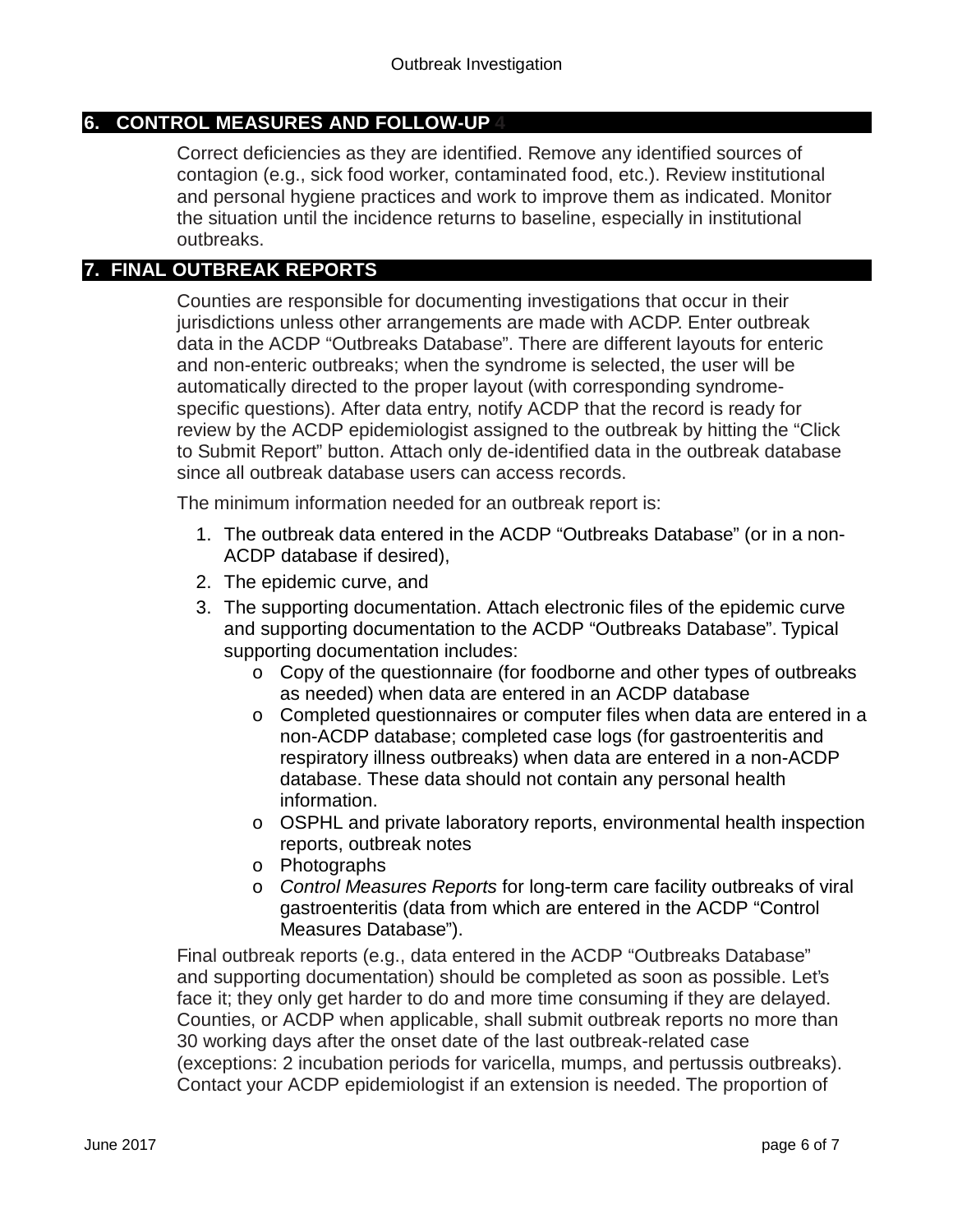outbreak reports submitted on time is an evaluation criterion for triennial county reviews.

ACDP shall review and return a final version of the outbreak report to the county no more than 30 working days after receiving the county report. Counties shall have the chance to review outbreak reports a final time and submit corrections as needed.

Keep this axiom in mind: the outbreak report should never take longer than the investigation. If there wasn't much of an investigation, there may not be much of a report. Complex or higher profile investigations might merit an additional, more detailed, formal outbreak report. There is no prescribed format for detailed outbreak reports, but the generic outline of outbreak papers published in medical journals may suffice: background, methods, results (including epi curves, symptom profiles, exposure and risk factor analyses), conclusions and interventions/recommendations/control measures.

# **UPDATE LOG**

- June 2017. Clarified submission of final report to be 2 incubation periods for varicella, pertussis and mumps. Updated with procedures for what agency is the lead and specified that identifiable data be excluded from the outbreak database record. Minor edits and corrections of typos and footnotes (June Bancroft)
- December 2015. Placed in new template. Minor edits and correction of typos (Leslie Byster, Richard Leman, Melissa Powell)
- May 2015. Added to §2.3 ("Starting the Investigation") and §4.3 ("Case Investigation") clarification that OSPHL will not test single fecal specimens. (Paul Cieslak)
- January 2014. Updated *County* and *ACDP Investigation Activities* sections; put into standard IG format. (Richard Leman and Melissa Powell)
- October 2012. Review and update. (Lore Lee)

April 2004. Created. (Lore Lee)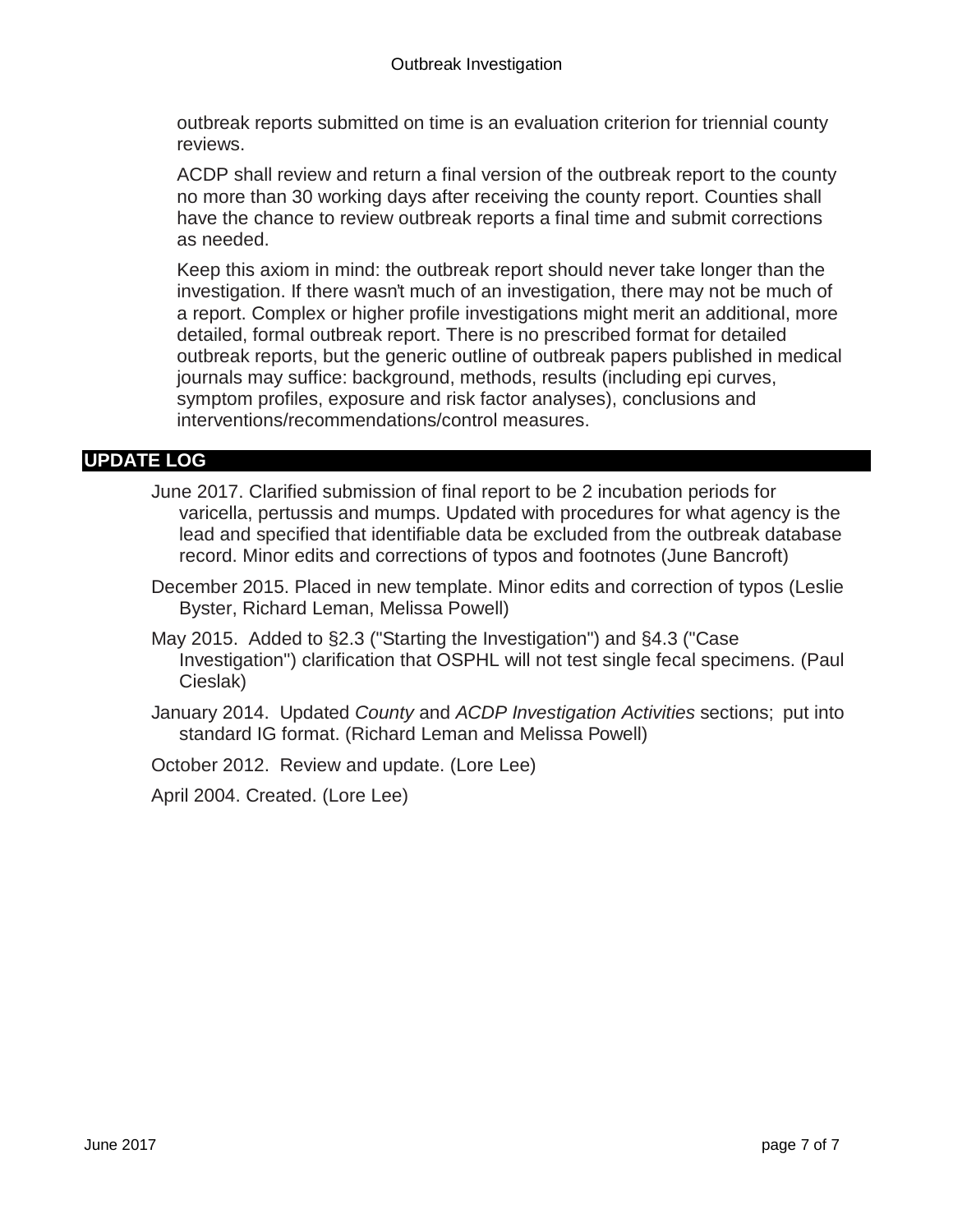# **ACDP Outbreak Investigation Evaluation Tool**

Outbreak Number: **2017** - County:

Your role at the county:  $\Box$  CD  $\Box$  Environmental Health  $\Box$  Other

If this was a multi-county outbreak, who was the lead county?

Lead ACDP epidemiologist with whom you worked on this outbreak: <Select One>

Other ACDP epi's with whom you had substantive interactions on this outbreak:

Characterize the assistance you received from the ACDP epidemiologist for each item below (add comments as you see fit).

|                                                    | Satisfactory | Unsatisfactory | Not Applicable |
|----------------------------------------------------|--------------|----------------|----------------|
|                                                    | (or Yes)     | (or No)        | (or Refused)   |
| 1. Transition from the on-call person to lead epi  |              |                |                |
| 2. Was the ACDP epi you worked with                |              |                |                |
| courteous, kind, and helpful?                      |              |                |                |
| 3. Calls and/or emails were returned in a timely   |              |                |                |
| manner — particularly those flagged as urgent?     |              |                |                |
| 4. Did you get the help that you asked for and/or  |              |                |                |
| needed?                                            |              |                |                |
| 5. In the case of a food product trace-back        |              |                |                |
| investigation, were you kept informed of the       |              |                |                |
| progress of the trace back?                        |              |                |                |
| 6. In the case of multi-county outbreaks involving |              |                |                |
| your county, were you kept informed of pertinent   |              |                |                |
| information as it came out?                        |              |                |                |
| Additional comments:                               |              |                |                |
|                                                    |              |                |                |

After the completion of the outbreak investigation (add any comments as you see fit):

| 7. Did you receive a copy of any outbreak<br>summary reports? |  |  |
|---------------------------------------------------------------|--|--|
| 8. If yes, on what date did you get that report?              |  |  |
| Additional comments:                                          |  |  |
|                                                               |  |  |

On a scale from 0 (completely dissatisfied) to 10 (completely satisfied) please indicate your overall satisfaction with the assistance provided by the ACDP epi by checking the appropriate number below.

 $\Box$ 0  $\Box$ 1  $\Box$ 2  $\Box$ 3  $\Box$ 4  $\Box$ 5  $\Box$ 6  $\Box$ 7  $\Box$ 8  $\Box$ 9  $\Box$ 10

|                                                                                                            |                   | Yes                                  | No. |  |  |
|------------------------------------------------------------------------------------------------------------|-------------------|--------------------------------------|-----|--|--|
| Is it okay to share the information in this questionnaire with the<br>epi you worked with?                 |                   |                                      |     |  |  |
| Would you like to discuss this evaluation with the CD Medical<br>Director (Paul Cieslak)?                  |                   |                                      |     |  |  |
| Additional comments:                                                                                       |                   |                                      |     |  |  |
| Please send to: Dr. Paul R. Cieslak, Medical Director, Acute and Communicable Disease<br><b>Prevention</b> |                   |                                      |     |  |  |
| 800 NE Oregon St Ste 772<br>Portland OR 97232                                                              | Fax: 971.673.1100 | Email:<br>Paul.R.Cieslak@state.or.us |     |  |  |